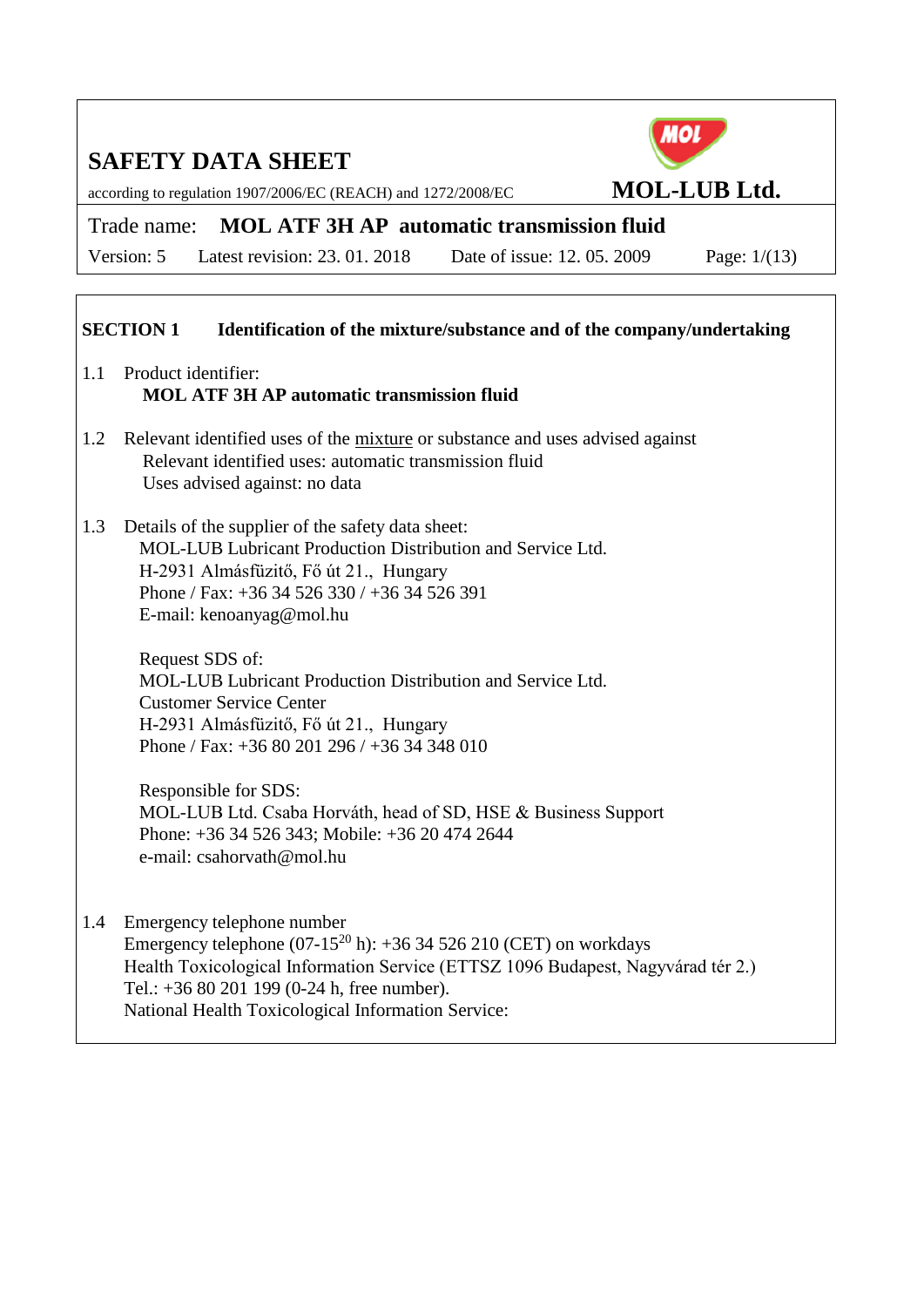according to regulation 1907/2006/EC (REACH) and 1272/2008/EC **MOL-LUB Ltd.**

### Trade name: **MOL ATF 3H AP automatic transmission fluid**

Version: 5 Latest revision: 23. 01. 2018 Date of issue: 12. 05. 2009 Page: 2/(13)

# **SECTION 2 Hazards identification** 2.1 Classification of the mixture or substance Hazard Class and Category: Hazard statement: Not classified. 2.2 Label elements Product identification: Trade name: **MOL ATF 3H AP automatic transmission fluid** Hazardous components: - GHS Pictogram: Signal word: **-** Hazard statement: **not required** Supplemental hazard information: **-** Precautionary statements – General: - Precautionary statements – Prevention: **P273** Avoid release to the environment. Precautionary statements – Response: - Precautionary statements – Storage: - Precautionary statements – Disposal: **P501** Dispose of contents/container in accordance with national regulation. Other liabilities for labelling: Tactile warning of danger: Not required. Transport classification: see section 14.

**MOL**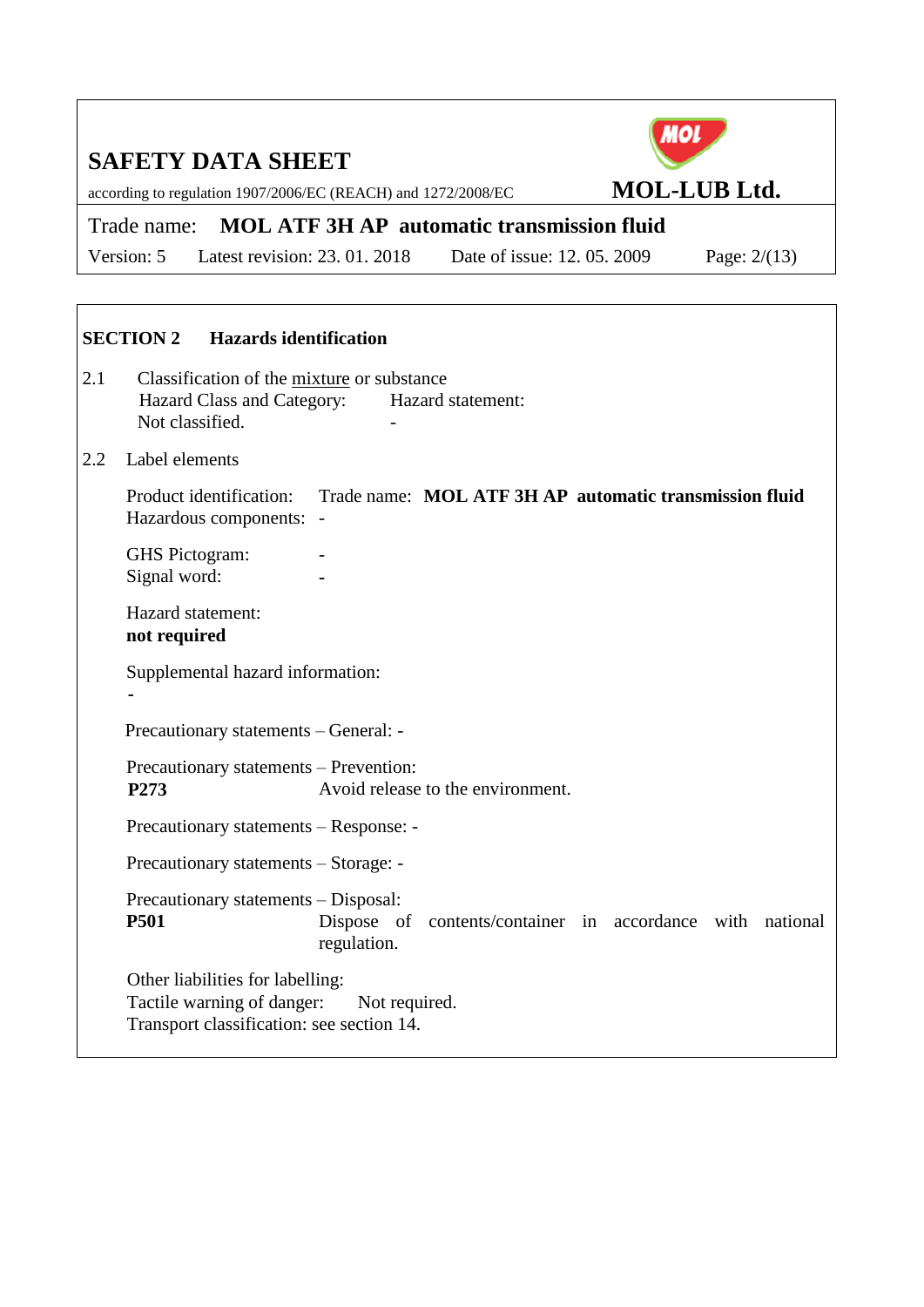according to regulation 1907/2006/EC (REACH) and 1272/2008/EC **MOL-LUB Ltd.**

Trade name: **MOL ATF 3H AP automatic transmission fluid**

Version: 5 Latest revision: 23. 01. 2018 Date of issue: 12. 05. 2009 Page: 3/(13)

#### 2.3 Other hazards

The product does not contain any PBT or vPvB substance according to annex XIII of regulation (EC) 1907/2006.

#### **SECTION 3 Composition/information on ingredients**

- 3.2 Mixtures
	-

Chemical description: Mixture of refined mineral base oils and hydrotreated neutral oil containing additives.

Component(s) / Hazardous component(s):

| Name                                                                                                                     | EU              | <b>CAS</b> | Hazard classes and      | Hazard     | Conc.     |
|--------------------------------------------------------------------------------------------------------------------------|-----------------|------------|-------------------------|------------|-----------|
|                                                                                                                          | number          | number     | cat.                    | statements | $%$ (m/m) |
| Base oil – unspecified,<br>hydrotreated heavy<br>paraffinic, C20-C50*<br><b>REACH Registr. Nr.:</b><br>01-2119484627-25  | $265 - 157 - 1$ | 64742-54-7 | Asp. Tox. 1<br>(Note L) | H304       | max. 60   |
| Base oil – unspecified,<br>hydrotreated neutral oil-<br>based, C20-C50<br><b>REACH Registr. Nr.:</b><br>01-2119474889-13 | 276-738-4       | 72623-87-1 | Asp.Tox.1<br>(Note L)   | H304       | max. 60   |
| Lubricating oils<br>(petroleum), $C18-C40*$<br><b>REACH Registr. Nr.:</b><br>01-2119486987-11                            | 305-594-8       | 94733-15-0 | Asp.Tox.1<br>(Note L)   | H304       | max. 20   |
| Distillates (petroleum),<br>dewaxed light<br>paraffinic, hydrotreated<br><b>REACH Registr. Nr.:</b><br>01-2119488517-24  | 295-301-9       | 91995-40-3 | Asp.Tox.1<br>(Note L)   | H304       | max. 20   |
| Base oil – unspecified,<br>hydrotreated heavy<br>paraffinic, C20-C50*<br><b>REACH Registr. Nr.:</b><br>01-2119484627-25  | $265 - 157 - 1$ | 64742-54-7 | (Note L)                |            | max. 15   |

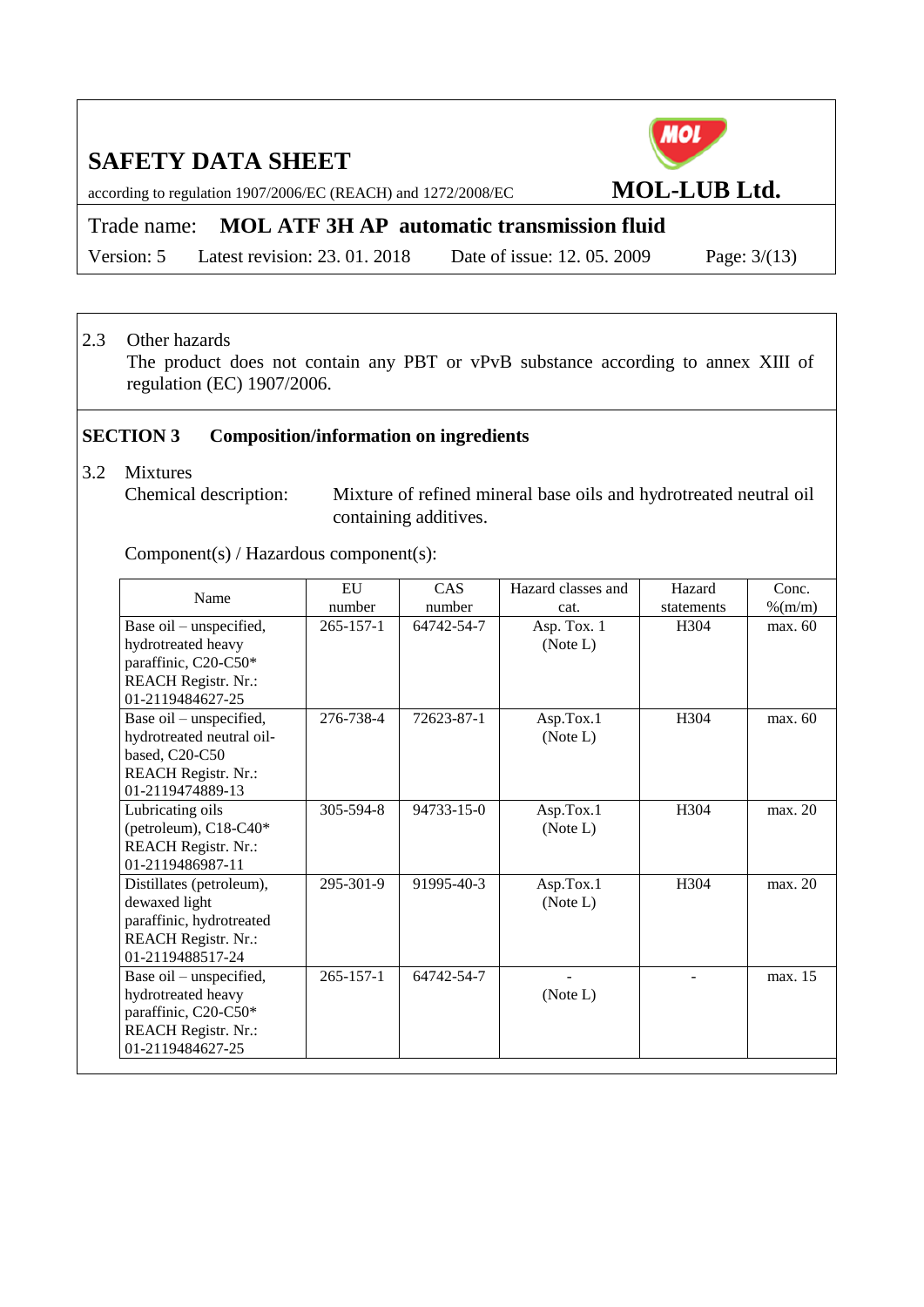**MOL** 

according to regulation 1907/2006/EC (REACH) and 1272/2008/EC **MOL-LUB Ltd.**

Trade name: **MOL ATF 3H AP automatic transmission fluid**

Version: 5 Latest revision: 23. 01. 2018 Date of issue: 12. 05. 2009 Page: 4/(13)

|     | Name                                                                              | EU                                 | CAS          | Hazard classes and                                                                                                                         | Hazard     | Conc.     |
|-----|-----------------------------------------------------------------------------------|------------------------------------|--------------|--------------------------------------------------------------------------------------------------------------------------------------------|------------|-----------|
|     |                                                                                   | number                             | number       | cat.                                                                                                                                       | statements | $%$ (m/m) |
|     | Methacrylate<br>copolymer                                                         |                                    | confidential | Eye Irrit. 2                                                                                                                               | H319       | max. 3    |
|     | *: with exposure limit                                                            |                                    |              |                                                                                                                                            |            |           |
|     |                                                                                   |                                    |              | The full text of each relevant H- phrase and Hazard classes and cat. see in Section 16.                                                    |            |           |
|     | <b>SECTION 4 First aid measures</b>                                               |                                    |              |                                                                                                                                            |            |           |
| 4.1 | Description of first aid measures<br>General information:                         | induce vomiting.                   |              | Never give anything by mouth to an unconscious person, or never                                                                            |            |           |
|     | Inhalation:                                                                       | obtain medical attention.          |              | Remove the affected person to fresh air. If rapid recovery does not occur,                                                                 |            |           |
|     | Skin<br>contact:                                                                  |                                    |              | Remove contaminated clothing. Wash skin with large amounts of water, use<br>soap. In case of persistent irritation, get medical attention. |            |           |
|     | Eye contact:                                                                      | irritation, get medical attention. |              | Flush eyes with plenty of water for 10-15 minutes. In case of persistent                                                                   |            |           |
|     | Ingestion:                                                                        |                                    |              | If swallowed, give water. Do not induce vomiting. Get medical attention.                                                                   |            |           |
|     | Protection of first-aid person: No individual specifications.                     |                                    |              |                                                                                                                                            |            |           |
| 4.2 | Most important symptoms and effects, both acute and delayed<br>No data available. |                                    |              |                                                                                                                                            |            |           |
| 4.3 | Not required.                                                                     |                                    |              | Indication of any immediate medical attention and special treatment need                                                                   |            |           |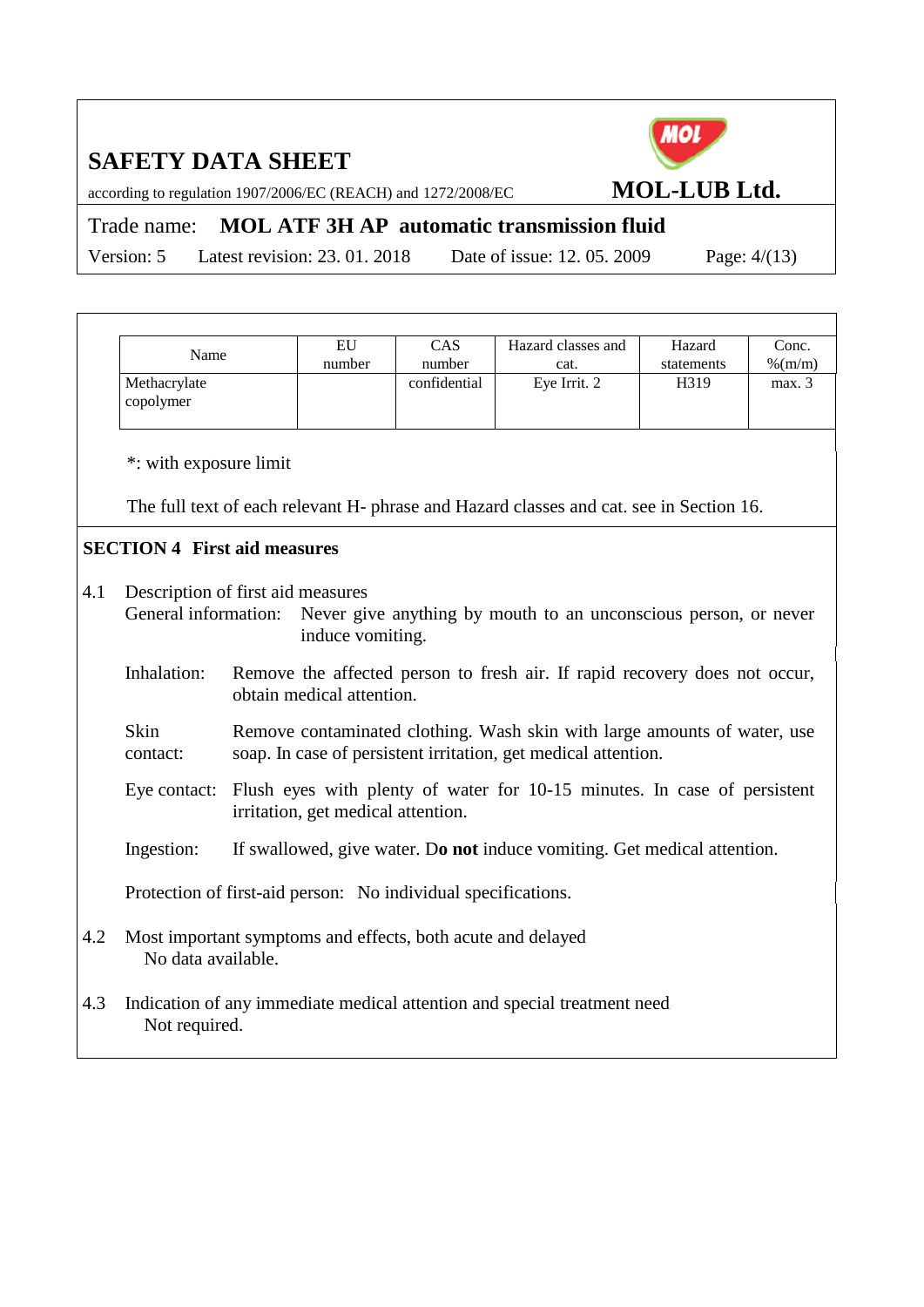according to regulation 1907/2006/EC (REACH) and 1272/2008/EC **MOL-LUB Ltd.** 

### Trade name: **MOL ATF 3H AP automatic transmission fluid**

Version: 5 Latest revision: 23. 01. 2018 Date of issue: 12. 05. 2009 Page: 5/(13)

### **SECTION 5 Fire-fighting measures** Fire hazards: Combustible. 5.1 Extinguishing media Suitable extinguishing media: Foam, carbon dioxide, dry chemical powder. Unsuitable extinguishing media: Water jet. 5.2 Special hazards arising from the mixture or substance Hazardous combustion products: On burning, carbon dioxide, carbon monoxide, sulphur oxides, phosphor oxides, various hydrocarbons and soot can be formed. 5.3 Advice for fire-fighters Special protective equipment: According to the existing fire-fighting regulations. Respiratory protection. Further information: Collect contaminated fire fighting water separately. It must not enter the sewage system. Contaminated extinguishing water must be disposed of in accordance with official regulations. **SECTION 6 Accidental release measures** 6.1 Personal precautions, protective equipment and emergency procedures Personal precautions: see Section 8. Danger of slipping on leaked out/spilled product. 6.2 Environmental precautions: Confine spills to prevent material from entering sewers, watercourses, drains and into soil Notify relevant authority. 6.3 Methods and material for containment and cleaning up On soil: All kind of ignition sources should be remove. Recover free liquid by pumping. Contain the rest or small quantities with sand, earth or other suitable absorbents. Dispose of according to local regulations. On water: Confine the spillage. Remove from surface by skimming or suitable absorbents. Notify local authorities according to regulations.

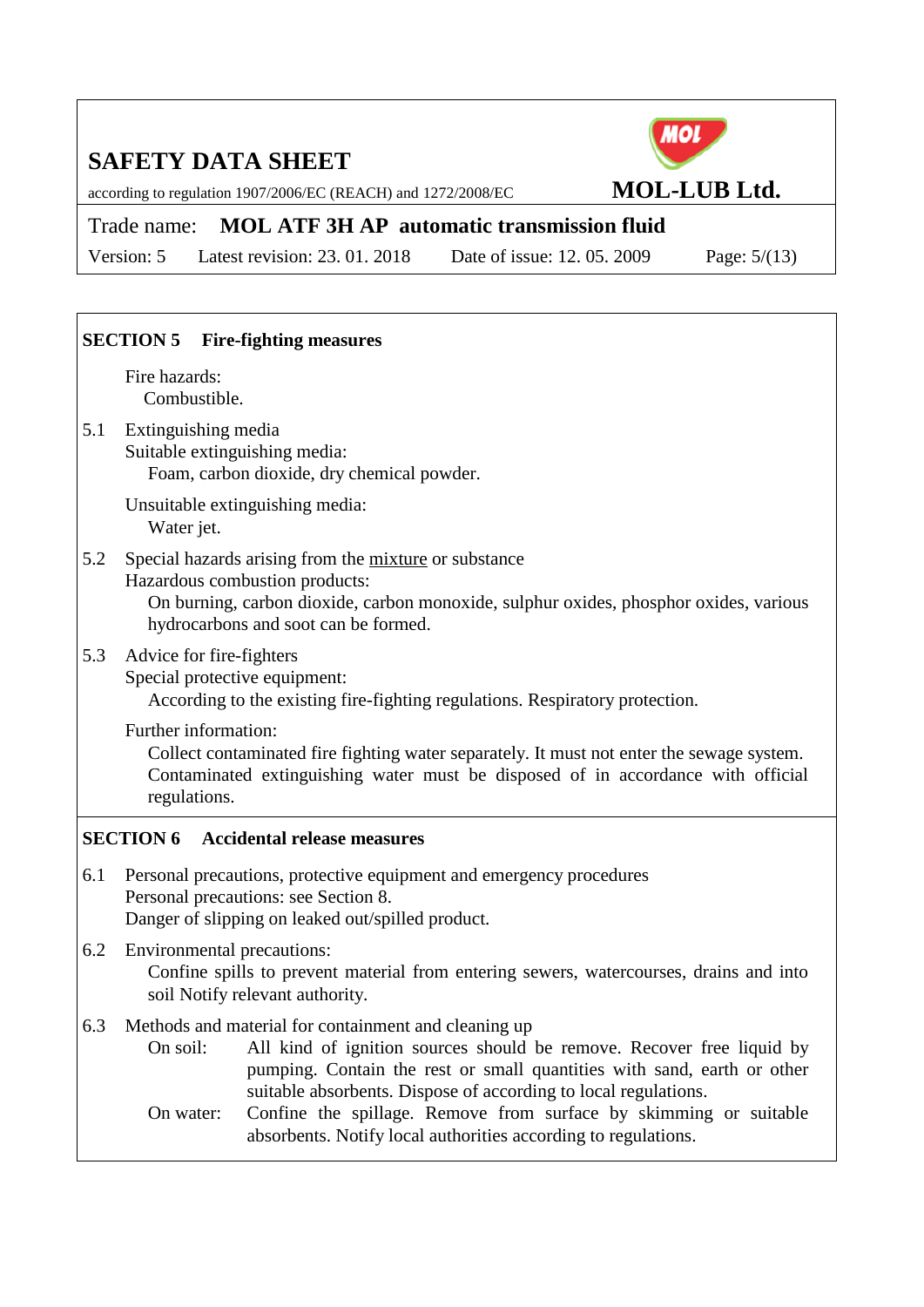according to regulation 1907/2006/EC (REACH) and 1272/2008/EC **MOL-LUB Ltd.** 

Trade name: **MOL ATF 3H AP automatic transmission fluid**

Version: 5 Latest revision: 23. 01. 2018 Date of issue: 12. 05. 2009 Page: 6/(13)

MOL

6.4 Reference to other sections Personal precautions: see section 8. Waste treatment methods: see section 13.

### **SECTION 7 Handling and storage**

7.1 Precautions for safe handling

Keep general measures applied for normal operations with lubricants and flammable liquids.

Keep away from radiant heat and open flame.

Avoid contact with skin and eyes. Avoid prolonged breathing of oil vapours or mists.

Ensure washing facilities after working hours and before breaks. Take off contaminated or oil-soaked clothing, wash with warm water and soap.

When using do not eat, drink or smoke. Avoid splashing the product.

Handling temperature: not known

- 7.2 Conditions for safe storage, including any incompatibilities Storage facilities must comply with regulations for storing of flammable liquids. Store in dry, well ventilated place in original, closed containers. Keep away from radiant heat, open flame and strong oxidizing agents. Storage temperature: max. 40°C
- 7.3 Specific end use(s) Automatic transmission fluid.

#### **SECTION 8 Exposure controls / personal protection**

Engineering control measures: Not required.

8.1 Control parameters:

*Mineral oil mist:* TWA: 5 mg/m<sup>3</sup>; STEL: 10 mg/m<sup>3</sup>, for oil mist, vapour excluded (ACGIH).

Method of testing, recommended: NIOSH 5026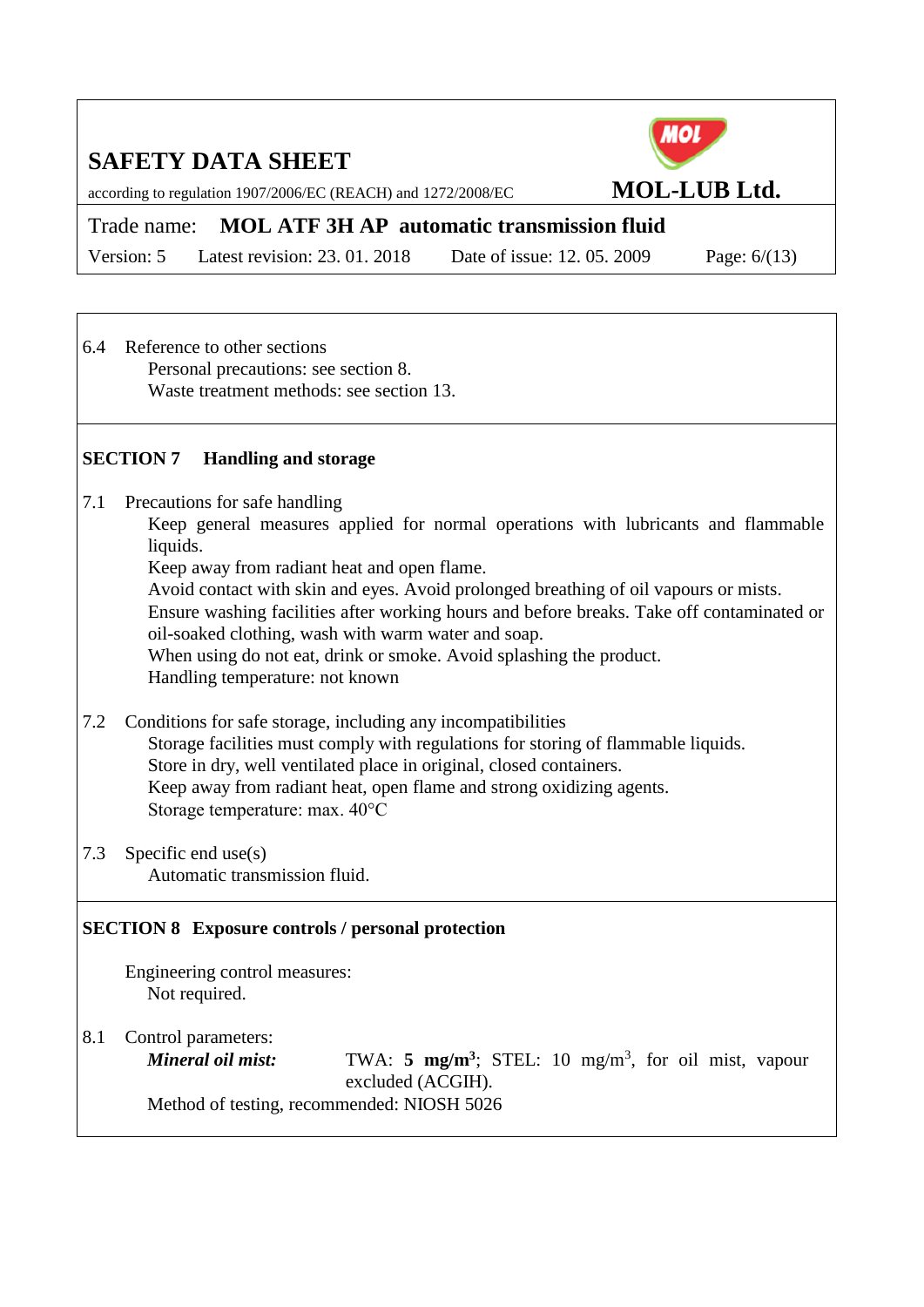according to regulation 1907/2006/EC (REACH) and 1272/2008/EC **MOL-LUB Ltd.**

Trade name: **MOL ATF 3H AP automatic transmission fluid**

Version: 5 Latest revision: 23. 01. 2018 Date of issue: 12. 05. 2009 Page: 7/(13)

| 8.2 | Exposure controls<br>Personal protection:<br>Respiratory protection:<br>Hand protection:<br>Eye protection:<br>Skin protection:<br>Other special: | application should be observed.<br>no data | Breathing apparatus not required.<br>Oil resistant gloves (EN 374, Breakthrough time 480 min)<br>(e.g. nitrile rubber – minimal thickness 0.33 mm).<br>Note: Manufacturer's directions for use and the conditions of<br>Tightly fitting safety goggles (EN 166).<br>Protective clothing (oil resistant). |
|-----|---------------------------------------------------------------------------------------------------------------------------------------------------|--------------------------------------------|----------------------------------------------------------------------------------------------------------------------------------------------------------------------------------------------------------------------------------------------------------------------------------------------------------|
|     | Environmental exposure controls:<br>Do not discharge into drains/surface waters/groundwater.                                                      |                                            |                                                                                                                                                                                                                                                                                                          |
|     | <b>SECTION 9 Physical and chemical properties</b>                                                                                                 |                                            |                                                                                                                                                                                                                                                                                                          |
| 9.1 | Information on basic physical and chemical properties                                                                                             |                                            |                                                                                                                                                                                                                                                                                                          |
|     | Appearance:                                                                                                                                       |                                            |                                                                                                                                                                                                                                                                                                          |
|     | Physical state:                                                                                                                                   |                                            | liquid                                                                                                                                                                                                                                                                                                   |
|     | Colour:                                                                                                                                           |                                            | red, clear                                                                                                                                                                                                                                                                                               |
|     | Odour:                                                                                                                                            |                                            | characteristic                                                                                                                                                                                                                                                                                           |
|     | Change in physical state:                                                                                                                         |                                            |                                                                                                                                                                                                                                                                                                          |
|     | Pour point (ISO 3016):                                                                                                                            |                                            | typ. $-47^{\circ}$ C                                                                                                                                                                                                                                                                                     |
|     | Boiling point (DIN 51356):                                                                                                                        |                                            | not available                                                                                                                                                                                                                                                                                            |
|     | Others:                                                                                                                                           |                                            |                                                                                                                                                                                                                                                                                                          |
|     | Flash point (COC) (EN ISO 2592):                                                                                                                  |                                            | typ. $215^{\circ}$ C                                                                                                                                                                                                                                                                                     |
|     | Ignition point (EN ISO 2592):                                                                                                                     |                                            | not available                                                                                                                                                                                                                                                                                            |
|     | Autoignition temperature:                                                                                                                         |                                            | not available                                                                                                                                                                                                                                                                                            |
|     | Explosive properties:                                                                                                                             |                                            | not explosive                                                                                                                                                                                                                                                                                            |
|     | Oxidizing properties:                                                                                                                             |                                            | not oxidize                                                                                                                                                                                                                                                                                              |
|     | Vapour pressure at 20°C:                                                                                                                          |                                            | negligible                                                                                                                                                                                                                                                                                               |
|     | Density at 15°C (EN ISO 12185):                                                                                                                   |                                            | $0.840 - 0.860$ g/cm <sup>3</sup>                                                                                                                                                                                                                                                                        |
|     | Solubility in water:                                                                                                                              |                                            | practically insoluble in water                                                                                                                                                                                                                                                                           |
|     | Solubility in other solvents:                                                                                                                     |                                            | gasoline, kerosene, toluene, etc.                                                                                                                                                                                                                                                                        |
|     | n-Octanol/water partition coefficient:                                                                                                            |                                            | not available                                                                                                                                                                                                                                                                                            |
|     | Vapour density:                                                                                                                                   |                                            | not available                                                                                                                                                                                                                                                                                            |
|     | Heating value:                                                                                                                                    |                                            | inf. 38 000 kJ/kg                                                                                                                                                                                                                                                                                        |

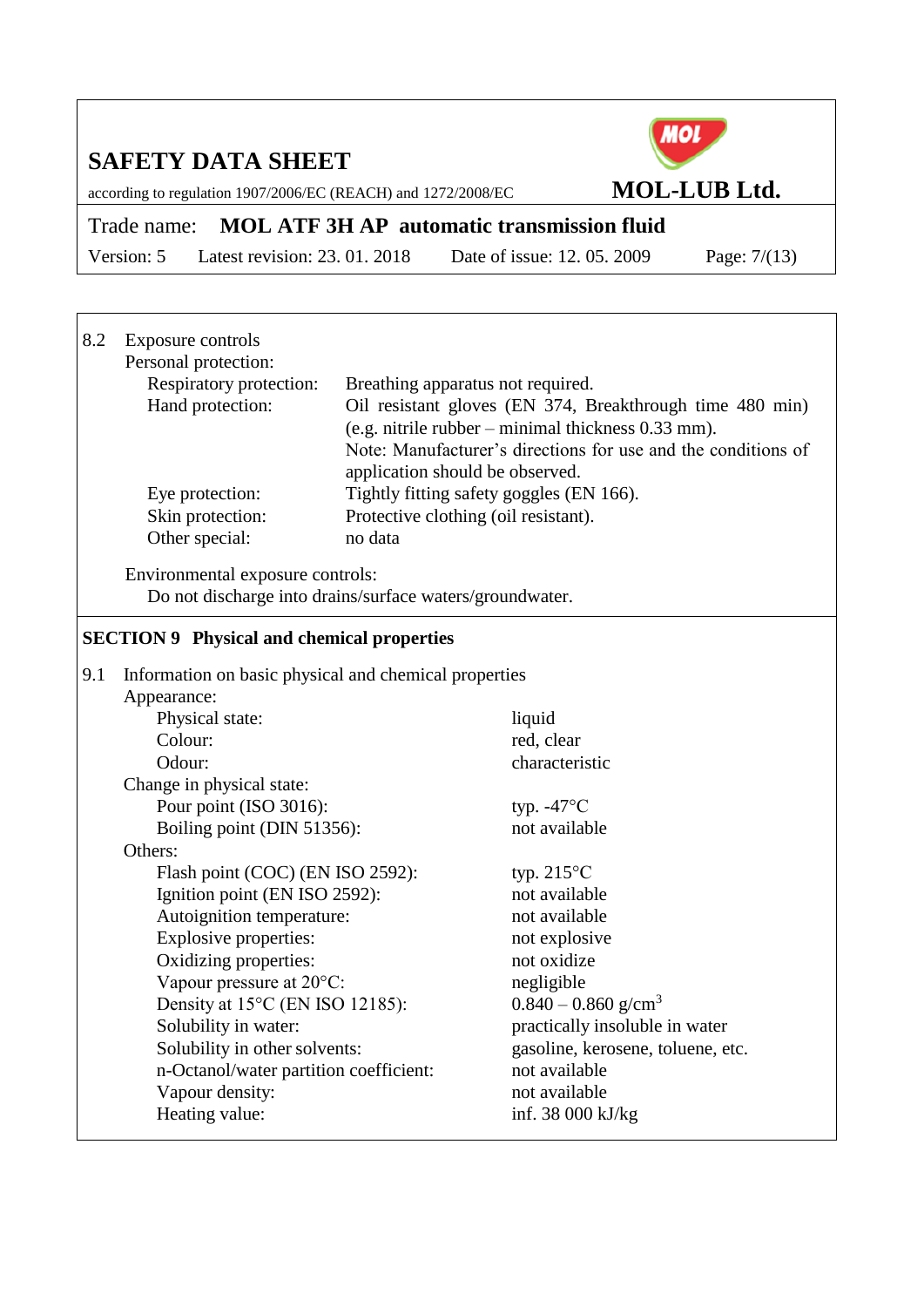| <b>SAFETY DATA SHEET</b><br>according to regulation 1907/2006/EC (REACH) and 1272/2008/EC        |                                                           |       |                                                           | MOI                   | <b>MOL-LUB Ltd.</b>                                         |
|--------------------------------------------------------------------------------------------------|-----------------------------------------------------------|-------|-----------------------------------------------------------|-----------------------|-------------------------------------------------------------|
|                                                                                                  |                                                           |       |                                                           |                       |                                                             |
| Trade name: MOL ATF 3H AP automatic transmission fluid                                           |                                                           |       |                                                           |                       |                                                             |
| Latest revision: 23.01.2018<br>Version: 5                                                        |                                                           |       | Date of issue: 12, 05, 2009                               |                       | Page: $8/(13)$                                              |
|                                                                                                  |                                                           |       |                                                           |                       |                                                             |
|                                                                                                  |                                                           |       |                                                           |                       |                                                             |
| Kinematic viscosity at 40°C (EN ISO 3104):<br>Kinematic viscosity at 100°C (EN ISO 3104):<br>pH: |                                                           |       | typ. 36.5 $mm^2/s$<br>typ. 7.3 $mm^2/s$<br>not applicable |                       |                                                             |
| 9.2<br>Other information<br>no data available                                                    |                                                           |       |                                                           |                       |                                                             |
| <b>SECTION10</b><br><b>Stability and reactivity</b>                                              |                                                           |       |                                                           |                       |                                                             |
| 10.1 Reactivity:                                                                                 | Dangerous reactivity not known.                           |       |                                                           |                       |                                                             |
| 10.2 Chemical stability:                                                                         | No decomposition if stored and handled properly.          |       |                                                           |                       |                                                             |
| 10.3 Possibility of hazardous                                                                    |                                                           |       |                                                           |                       |                                                             |
| reactions:                                                                                       | Not known.                                                |       |                                                           |                       |                                                             |
| 10.4 Conditions to avoid:                                                                        | Direct heat or ignition sources.                          |       |                                                           |                       |                                                             |
| 10.5 Incompatible materials:<br>10.6 Hazardous decomposition                                     | Strong oxidizing agents.                                  |       |                                                           |                       | No dangerous decomposition products are formed under normal |
| products:                                                                                        | conditions. Hazardous combustion products: See Section 5. |       |                                                           |                       |                                                             |
| <b>Toxicological information</b><br><b>SECTION 11</b>                                            |                                                           |       |                                                           |                       |                                                             |
| 11.1 Information on toxicological effects<br>Acute toxicity:                                     |                                                           |       |                                                           |                       |                                                             |
| Oral:<br>$LD_{50}$ (rat)                                                                         | > 2000                                                    | mg/kg |                                                           | (based on components) |                                                             |
| Dermal:<br>$LD_{50}$ (rabbit)                                                                    | > 2000                                                    | mg/kg |                                                           | (based on components) |                                                             |
| Acute toxicity: irritation                                                                       |                                                           |       |                                                           |                       |                                                             |

Skin: not irritant (based on components)

Eye: not irritant (based on components)

Respiratory or skin sensitisation: not sensitising (based on components)

Other information, specific effects: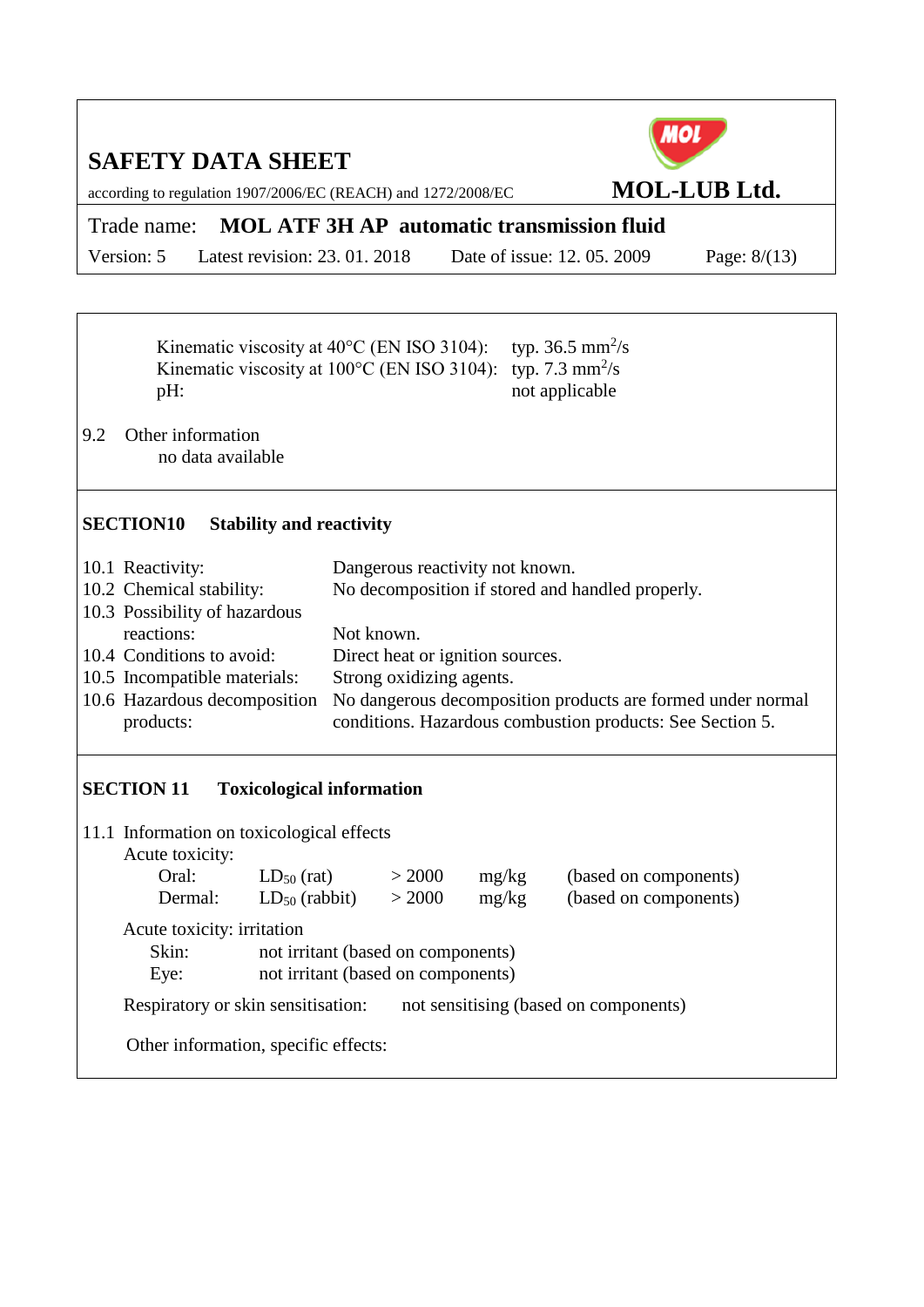according to regulation 1907/2006/EC (REACH) and 1272/2008/EC **MOL-LUB Ltd.**

Trade name: **MOL ATF 3H AP automatic transmission fluid**

Version: 5 Latest revision: 23. 01. 2018 Date of issue: 12. 05. 2009 Page: 9/(13)

**MOL** 

Note L: The classification as a carcinogen need not apply according to 1272/2008/EC, because it can be shown that the substance contains less than 3 % DMSO extract as measured by IP 346.

| Germ cell mutagenicity: | not known, resp. not mutagen (based on components)  |  |  |  |
|-------------------------|-----------------------------------------------------|--|--|--|
| Carcinogenicity:        | resp. not carcinogen<br>(based)<br>not known,<br>on |  |  |  |
|                         | components)                                         |  |  |  |
| Reproductive toxicity:  | not known, resp. no reproduction-damaging effect    |  |  |  |
|                         | (based on components)                               |  |  |  |
| STOT-single exposure:   | not classified                                      |  |  |  |
| STOT-repeated exposure: | not classified                                      |  |  |  |
| Aspiration hazard:      | not classified                                      |  |  |  |
|                         |                                                     |  |  |  |

#### **SECTION 12 Ecological information**

| 12.1 | Toxicity                       | No data for the product.                                                      |
|------|--------------------------------|-------------------------------------------------------------------------------|
|      | Aquatic organisms:             |                                                                               |
|      | Soil organisms:                |                                                                               |
|      | Plants:                        |                                                                               |
| 12.2 | Persistence and degradability  | No data available.                                                            |
|      | Biodegradability:              | No data available.                                                            |
| 12.3 | Bioaccumulative potential      | No data available.                                                            |
| 12.4 | Mobility                       |                                                                               |
|      | Mobility in soil               | Absorbs in soil.                                                              |
|      | Mobility in water:             | Floats on water.                                                              |
| 12.5 | Results of PBT and vPvB        | Does not contain PBT and vPvB substances.                                     |
|      | assessment                     |                                                                               |
| 12.6 | Other adverse effects          |                                                                               |
|      | Heavy metal content:           | None.                                                                         |
|      | PCT, PCB and other chlorinated | None.                                                                         |
|      | hydrocarbons:                  |                                                                               |
|      | <b>Environmental effects:</b>  | Spills may form a film on water surfaces causing<br>impaired oxygen transfer. |
|      | Water hazard class (German):   | WGK 1 (Classification by VwVwS)                                               |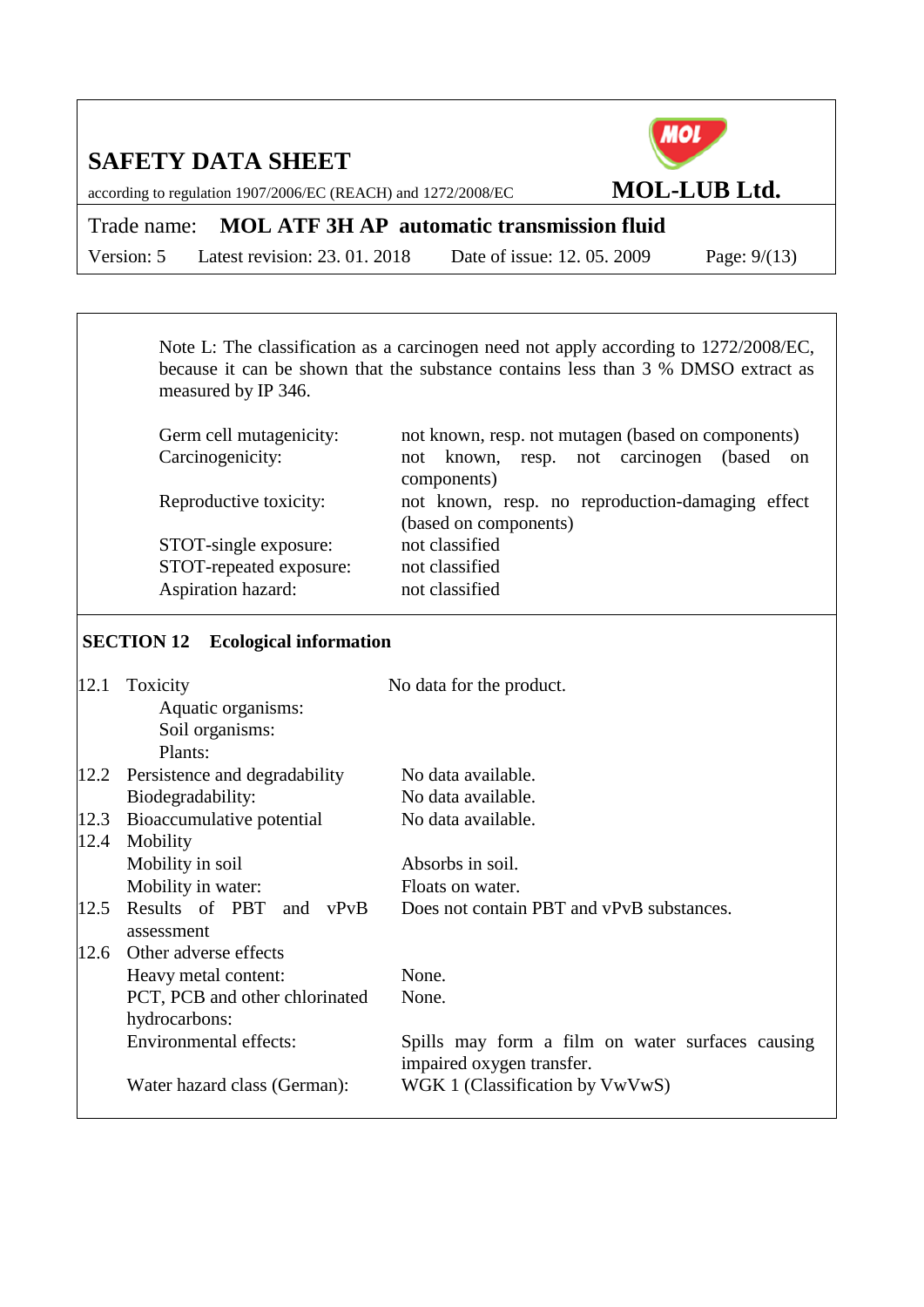according to regulation 1907/2006/EC (REACH) and 1272/2008/EC **MOL-LUB Ltd.** 

### Trade name: **MOL ATF 3H AP automatic transmission fluid**

Version: 5 Latest revision: 23. 01. 2018 Date of issue: 12. 05. 2009 Page: 10/(13)

#### **SECTION 13 Disposal considerations**

- 13.1 Waste treatment methods
- Product disposal:

Wastes of the product or used oil should be treated as hazardous waste.

Waste Identification Code: 13 02 05\*

Mineral-based non-chlorinated engine, gear and lubricating oils.

Disposal must be in compliance with national and local regulations.

Recommended waste treatment method: incineration

#### Packaging disposal:

Containers with product residue should also be treated as hazardous waste according to national and local disposal regulations.

Waste Identification Code: 15 01 10\*

Packaging containing residues of or contaminated by dangerous substances.

Disposal must be in compliance with national and local regulations.

Wastewater:

Quality of wastewater emitted to natural water must comply with national and local regulations.

Care should be taken in any case to ensure compliance with EC, national and local regulations. It is the responsibility of the user to know all relevant national and local regulations.

#### **SECTION 14 Transport information**

|                                           | Land transport:                     |              |                           |  |  |  |
|-------------------------------------------|-------------------------------------|--------------|---------------------------|--|--|--|
|                                           | Road/Railway                        | ADR/RID:     | Not classified.           |  |  |  |
| 14.1.                                     | <b>IJN</b> number:                  |              |                           |  |  |  |
| 14.2.                                     | UN proper shipping name: -          |              |                           |  |  |  |
|                                           | 14.3. Transport hazard class(es): - |              |                           |  |  |  |
| 14.4.                                     | Packing group:                      |              |                           |  |  |  |
|                                           | 14.5. Environmental hazards:        |              |                           |  |  |  |
| 14.6.                                     | Special precautions for user: -     |              |                           |  |  |  |
|                                           | Waterways:                          |              |                           |  |  |  |
| Inland waterways/ Sea transport ADN/IMDG: |                                     |              | Not apply to the product. |  |  |  |
| Air transport:                            |                                     | ICAO / IATA: | Not apply to the product. |  |  |  |

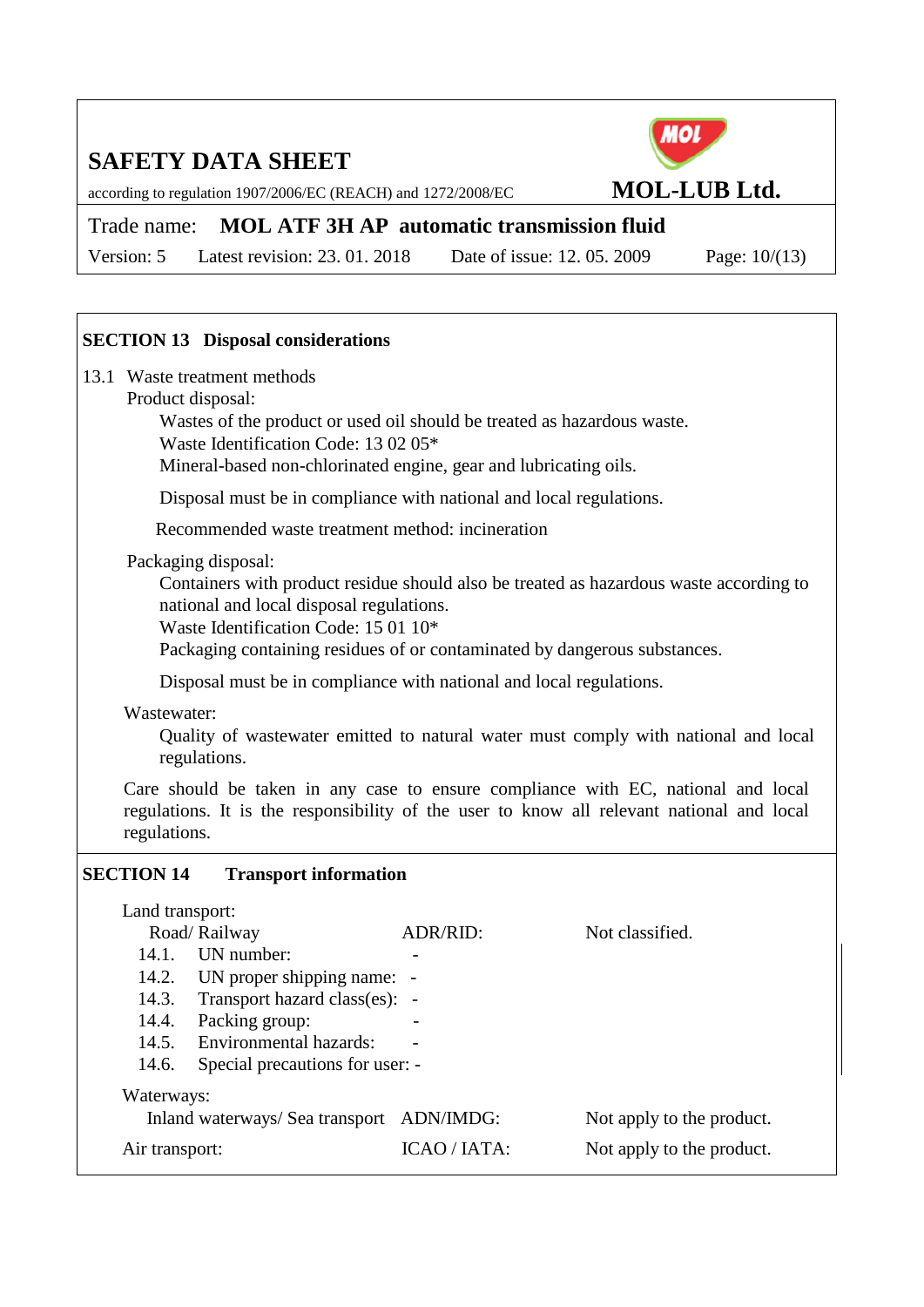according to regulation 1907/2006/EC (REACH) and 1272/2008/EC **MOL-LUB Ltd.** 

### Trade name: **MOL ATF 3H AP automatic transmission fluid**

Version: 5 Latest revision: 23. 01. 2018 Date of issue: 12. 05. 2009 Page: 11/(13)

#### **SECTION 15 Regulatory information**

- 15.1 Safety, health and environmental regulations/legislation specific for the mixture. This safety data sheet has been prepared according to Regulation (EC) No 1907/2006 (mod.: 2015/830/EU) and to Regulation (EC) 1272/2008.
- 15.2 Chemical safety assessment. not available

#### **SECTION 16 Other information**

- -

The information given in this data sheet is based on our best knowledge at the time of publication. The information is related only to this product and is intended to assist its safe transport, handling and use. The given physical and chemical parameters describe the product only for the purpose of safety requirements and therefore should not be construed as guaranteeing any specific property of the product or as being part of a product specification or any contract.

The manufacturer or supplier shall not take responsibility for any damages from the use other than recommended or other misuse of the product. It is the responsibility of the user to keep regulatory precautions and observe recommendations for safe use of the product.

Source of data presented in this material safety data sheet: Test results of this product Material safety data sheets of product's components

1272/2008/EC regulation, Annex XVII. of REACH Relevant Hungarian regulation and EU directives

Classification for mixtures and used evaluation method according to regulation 1272/2008/EC (CLP)

*The full text of each relevant H- phrase and Hazard classes and cat. in Section 3.:*

| H304         | May be fatal if swallowed and enters airways. |
|--------------|-----------------------------------------------|
| H319         | Causes serious eye irritation.                |
| Asp.Tox.1    | <b>Aspiration hazard Category 1</b>           |
| Eye Irrit. 2 | Serious eye damage/eye irritation Category 2  |

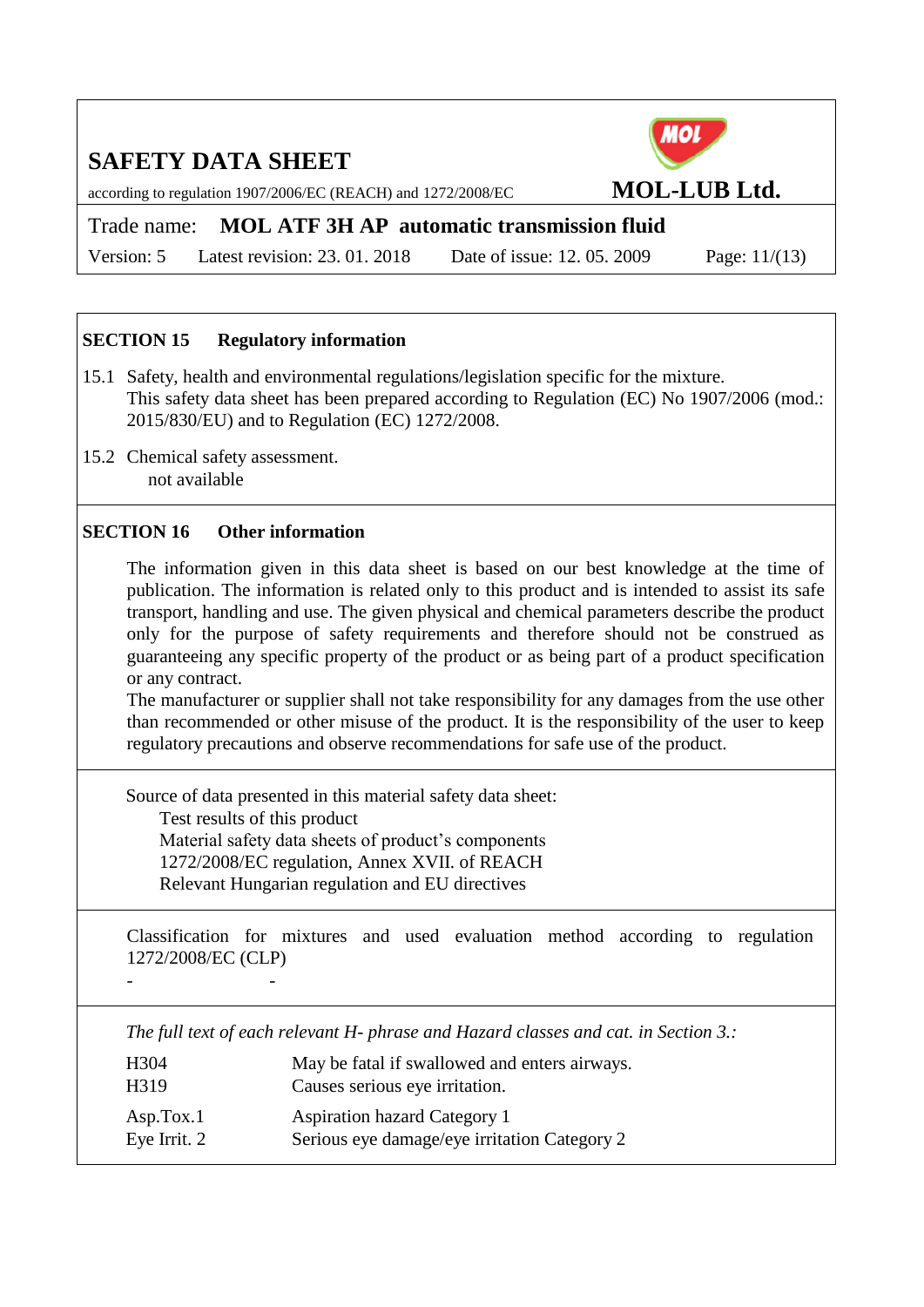Legend:



according to regulation 1907/2006/EC (REACH) and 1272/2008/EC **MOL-LUB Ltd.** 

# Trade name: **MOL ATF 3H AP automatic transmission fluid**

Version: 5 Latest revision: 23. 01. 2018 Date of issue: 12. 05. 2009 Page: 12/(13)

| Legenu.            |                                                                                                    |
|--------------------|----------------------------------------------------------------------------------------------------|
| <b>ADN</b>         | European Agreement concerning the International Carriage of Dangerous Goods by Inland<br>Waterways |
| ADR                | European Agreement concerning the International Carriage of Dangerous Goods by Road                |
| ATE                | <b>Acute Toxicity Estimate</b>                                                                     |
| <b>BCF</b>         | <b>Biocontrentration Factor</b>                                                                    |
| <b>BOD</b>         | <b>Biological Oxygen Demand</b>                                                                    |
| <b>Bw</b>          | Body Weight                                                                                        |
| C&L                | <b>Classification and Labeling</b>                                                                 |
| <b>CAS</b>         | <b>Chemical Abstracts Service</b>                                                                  |
| CLP                | Classification, Labelling and Packaging (1272/2008/EC)                                             |
| <b>CMR</b>         | Carcigonic, Mutagenic or toxic to Reproduction                                                     |
| <b>COD</b>         | Chamical Oxygen Demand                                                                             |
| <b>CSA</b>         | <b>Chemical Safety Assessment</b>                                                                  |
| <b>CSR</b>         | <b>Chemical Safety Report</b>                                                                      |
| <b>DMEL</b>        | Derived Minimal Effect Level                                                                       |
| <b>DNEL</b>        | Derived No Effect Level                                                                            |
| <b>ECHA</b>        | European Cheamicals Agency                                                                         |
| Ecx                | <b>Effective Concentration x%</b>                                                                  |
| ErC50              | EC50 in terms of reduction of growth rate                                                          |
| Edx                | Effective Dose x%                                                                                  |
| EC                 | <b>European Community</b>                                                                          |
| EC number          | European Community number                                                                          |
| <b>ELINCS</b>      | European List of Notified Chemical Substances                                                      |
| ES                 | Exposure Scenario                                                                                  |
| <b>ESIS</b>        | European Chemical Substances Information System                                                    |
| <b>IARC</b>        | International Agency for Research on Cancer                                                        |
| <b>IATA</b>        | <b>International Air Transport Association</b>                                                     |
| <b>IMDG</b>        | <b>International Maritime Dangerous Goods</b>                                                      |
| LC <sub>x</sub>    | Lethal Concentration x%                                                                            |
| LD <sub>x</sub>    | Lethal Dose x%) Halálos dózis x%                                                                   |
| <b>LOAEC</b>       | Lowest Observed Adverse Effect Concentration                                                       |
| <b>LOAEL</b>       | Lowest Observed Adverse Effect Level                                                               |
| <b>LOEC</b>        | <b>Lowest Observed Effect Concentration</b>                                                        |
| <b>LOEL</b>        | Lowest Observed Effect Level                                                                       |
| <b>NOEC</b>        | No observed effect concentration                                                                   |
| <b>NOEL</b>        | No observed effect level                                                                           |
| <b>NLP</b>         | No-Longer Polymer                                                                                  |
| <b>NOAEL</b>       | No Observed Adverse Effect Level                                                                   |
| <b>OECD</b>        | Organisation for Economic Cooperation and Development                                              |
| PBT<br><b>PNEC</b> | Persistent Bioaccumulative and Toxic<br>Predicted No-Effect Concentration                          |
|                    |                                                                                                    |
|                    |                                                                                                    |